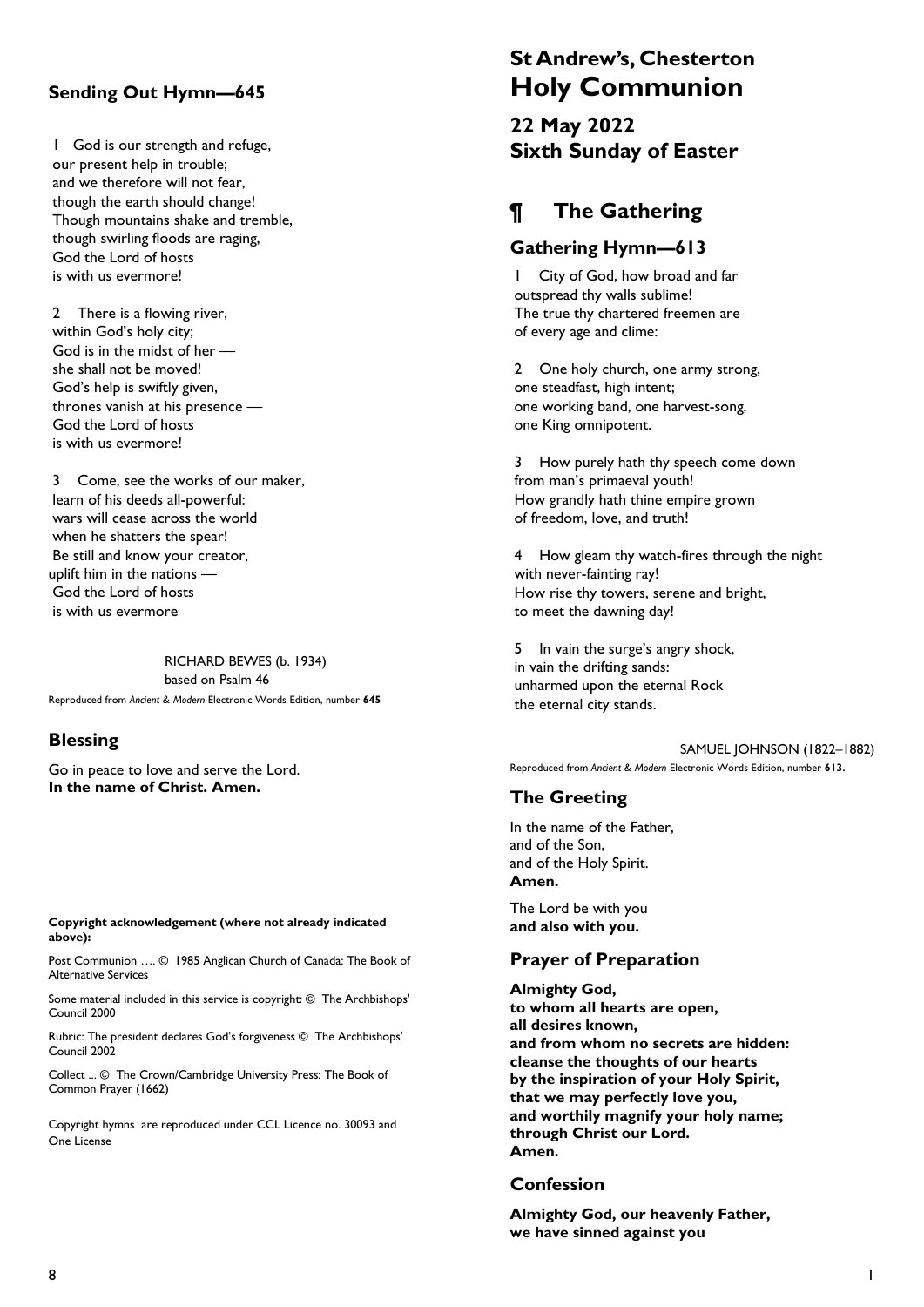and against our neighbour in thought and word and deed, through negligence, through weakness, through our own deliberate fault. We are truly sorry and repent of all our sins. For the sake of your Son Jesus Christ, who died for us, forgive us all that is past and grant that we may serve you in newness of life to the glory of your name. Amen.

The president declares God's forgiveness

# Gloria in Excelsis

Glory to God, glory to God, glory to God in the highest.

Glory to God in the highest. and peace to his people on earth. Lord God, heavenly King, almighty God and Father, we worship you, we give you thanks, we praise you for your glory.

Glory to God, glory to God, glory to God in the highest.

Lord Jesus Christ, only Son of the Father, Lord God, Lamb of God, you take away the sin of the world: have mercy on us; you are seated at the right hand of the Father: receive our prayer.

Glory to God, glory to God, glory to God in the highest.

For you alone are the Holy One, you alone are the Lord, you alone are the Most High, Jesus Christ, with the Holy Spirit, in the glory of God the Father.

Glory to God, glory to God, glory to God in the highest.

# The Collect

Risen Christ, by the lakeside you renewed your call to your disciples: help your Church to obey your command and draw the nations to the fire of your love, to the glory of God the Father.

#### Amen.

# ¶ The Liturgy of the Word

# First Reading

Acts 16.9-15

9During the night Paul had a vision: there stood a man of Macedonia pleading with him and saying, 'Come over to Macedonia and help us.' 10When he had seen the vision, we immediately tried to cross over to Macedonia, being convinced that God had called us to proclaim the good news to them.

We are not worthy so much as to gather up the crumbs under your table. But you are the same Lord whose nature is always to have mercy. Grant us therefore, gracious Lord, so to eat the flesh of your dear Son Jesus Christ and to drink his blood, that our sinful bodies may be made clean by his body and our souls washed through his most precious blood, and that we may evermore dwell in him and he in us. Amen.

The president and people receive communion. Visitors who are communicant members of their home churches are welcome to receive communion at St Andrew's. If you have not been prepared for communion or would prefer to receive a blessing instead, please signify this by bringing your order of service with you.

Please wait to be invited forward to receive Communion. You will receive communion in both kinds (the bread will be dipped in the wine) unless you indicate to the minister that you would prefer just to receive the bread.

# Communion Hymn—764

1 Peace, perfect peace, in this dark world of sin? The blood of Jesus whispers peace within.

2 Peace, perfect peace, by thronging duties pressed? To do the will of Jesus, this is rest.

3 Peace, perfect peace, death shadowing us and ours? Jesus has vanquished death and all its powers.

4 Peace, perfect peace, our future all unknown? Jesus we know, and he is on the throne.

5 It is enough: earth's struggles soon shall cease, and Jesus call to heaven's perfect peace.

EDWARD HENRY BICKERSTETH (1825–1906)

Reproduced from Hymns Ancient and Modern 764.

# Prayer after Communion

God our Father, whose Son Jesus Christ gives the water of eternal life: may we thirst for you, the spring of life and source of goodness, through him who is alive and reigns, now and for ever.

Amen.

# ¶ The Dismissal

#### **Notices**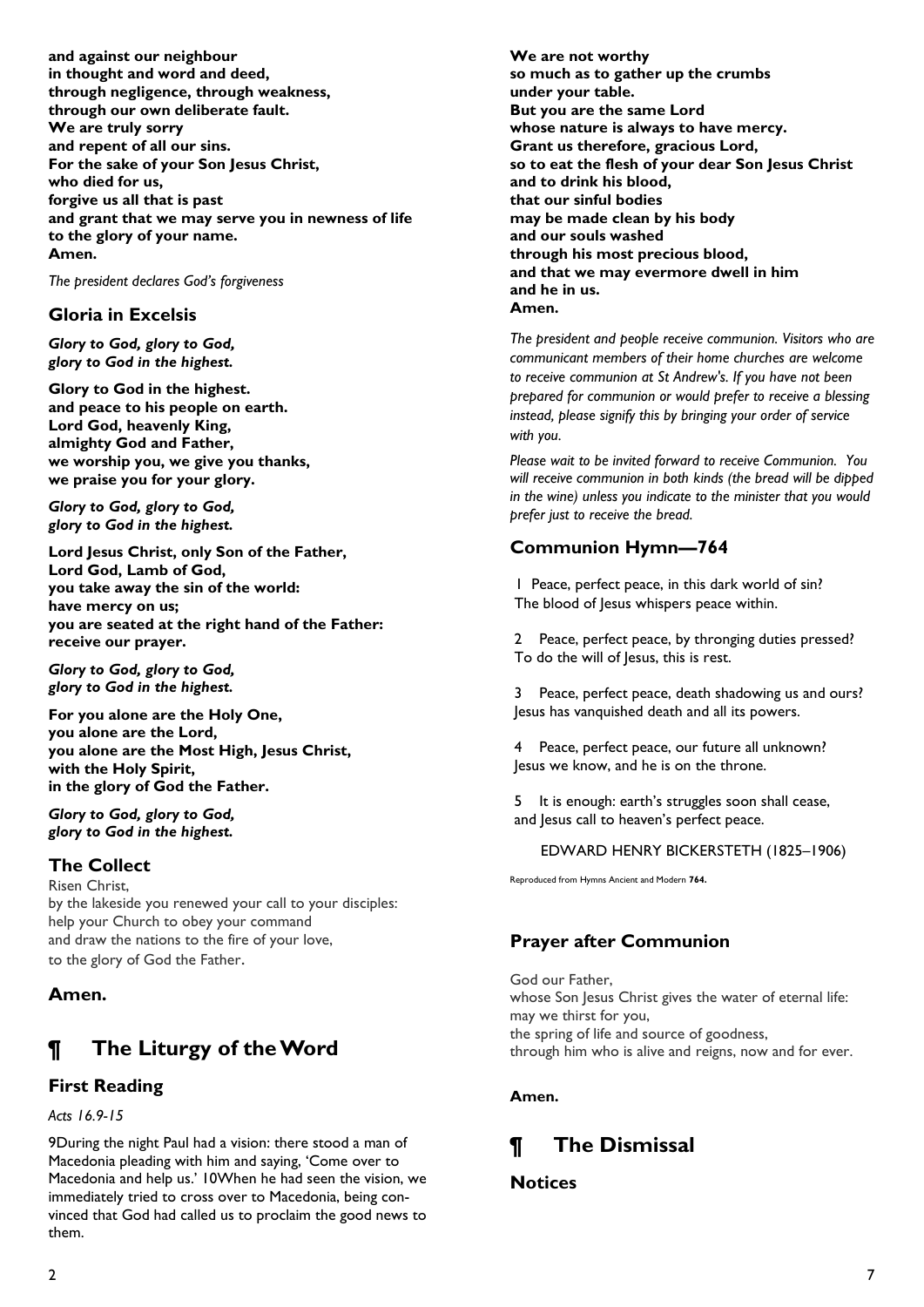Holy, holy, holy Lord, God of power and might, heaven and earth are full of your glory. Hosanna, hosanna, hosanna in the highest.

Blessed is he who comes in the name of the Lord. Hosanna, hosanna, hosanna in the highest.

Great is the mystery of faith: Christ has died: Christ is risen: Christ will come again.

The Eucharistic Prayer ends with Amen.

We kneel and keep a moment's silence

#### The Lord's Prayer

Let us pray with confidence as our Saviour has taught us

Our Father, who art in heaven, hallowed be thy name; thy kingdom come; thy will be done; on earth as it is in heaven. Give us this day our daily bread. And forgive us our trespasses, as we forgive those who trespass against us. And lead us not into temptation; but deliver us from evil. For thine is the kingdom, the power and the glory, for ever and ever. Amen.

#### Breaking of the Bread

We break this bread to share in the body of Christ.

Though we are many, we are one body, because we all share in one bread.

# Agnus Dei

Lamb of God, you take away the sin of the world, have mercy on us.

Lamb of God, you take away the sin of the world, have mercy on us.

Lamb of God, you take away the sin of the world, grant us peace.

#### Giving of Communion

Draw near with faith. Receive the body of our Lord Jesus Christ which he gave for you, and his blood which he shed for you. Eat and drink in remembrance that he died for you, and feed on him in your hearts by faith with thanksgiving.

We do not presume to come to this your table, merciful Lord, trusting in our own righteousness, but in your manifold and great mercies.

11 We set sail from Troas and took a straight course to Samothrace, the following day to Neapolis, 12and from there to Philippi, which is a leading city of the district of Macedonia and a Roman colony. We remained in this city for some days. 13On the sabbath day we went outside the gate by the river, where we supposed there was a place of prayer; and we sat down and spoke to the women who had gathered there. 14A certain woman named Lydia, a worshipper of God, was listening to us; she was from the city of Thyatira and a dealer in purple cloth. The Lord opened her heart to listen eagerly to what was said by Paul.15When she and her household were baptized, she urged us, saying, 'If you have judged me to be faithful to the Lord, come and stay at my home.' And she prevailed upon us.

This is the word of the Lord. Thanks be to God.

# Gradual Hymn—649

1 God of mercy, God of grace, show the brightness of thy face; shine upon us, Saviour, shine, fill thy church with light divine; and thy saving health extend unto earth's remotest end.

2 Let the people praise thee, Lord; be by all that live adored; let the nations shout and sing glory to their Saviour King; at thy feet their tribute pay, and thy holy will obey.

3 Let the people praise thee, Lord; earth shall then her fruits afford; God to man his blessing give, man to God devoted live; all below, and all above, one in joy and light and love.

> HENRY FRANCIS LYTE (1793–1847) based on Psalm 67

Words and Music from Hymns Ancient and Modern 649

# Gospel Reading

Hear the Gospel of our Lord Jesus Christ according to John.

Glory to you, O Lord.

John 5.1-9

5 After this there was a festival of the Jews, and Jesus went up to Jerusalem.

2 Now in Jerusalem by the Sheep Gate there is a pool, called in Hebrew Beth-zatha, which has five porticoes.<sup>3</sup>In these lay many invalids—blind, lame, and paralysed. <sup>5</sup>One man was there who had been ill for thirty-eight years. <sup>6</sup>When Jesus saw him lying there and knew that he had been there a long time, he said to him, 'Do you want to be made well?' <sup>7</sup>The sick man answered him, 'Sir, I have no one to put me into the pool when the water is stirred up; and while I am making my way, someone else steps